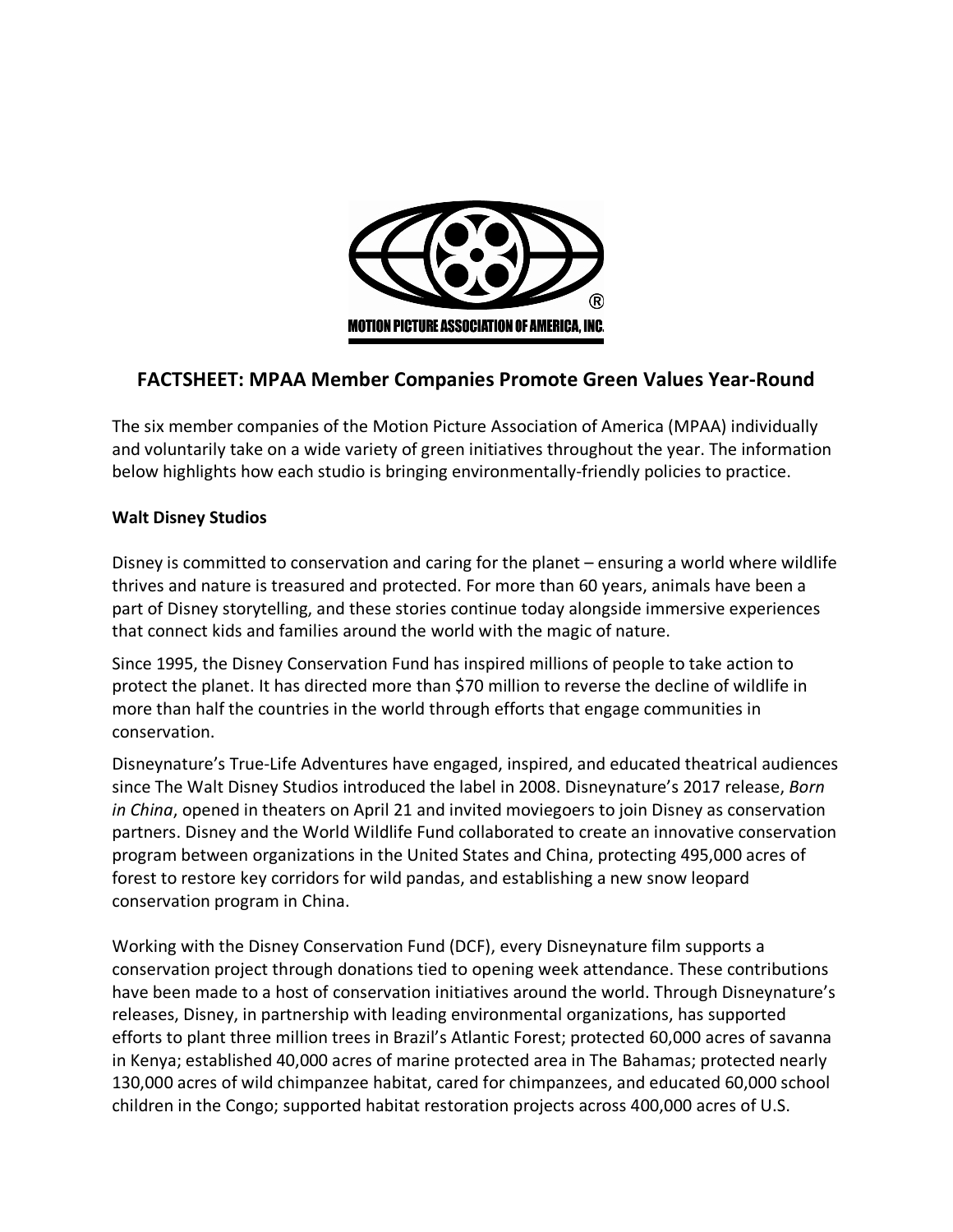National Parks and protected one million acres of habitat across Sri Lanka, Indonesia, and Cambodia.

In 2017, Disney joined together with Conservation International, the Samoa Voyaging Society and the Government of Samoa to bring the film *Moana* to eight island districts across Samoa, part of a conservation education program for coastal island communities. https://www.conservation.org/stories/Pages/Disney-Moana.aspx

The Walt Disney Company's commitment to environmental stewardship focuses on using resources wisely and protecting the planet as the company operates and grows. In 2017, the Company decreased net emissions 41% from 2012. The Walt Disney Studio Lot in Burbank achieved a 38% waste diversion rate in 2017 and is continuing to look for opportunities in waste reduction and increased recycling.

Marvel Studios' *Black Panther* and The Walt Disney Company donated \$1 million to the Boys & Girls Clubs of America (BGCA). The donation will help expand Boys & Girls Clubs of America's youth STEM (Science, Technology, Engineering and Math) programs, supporting the high-tech skills that were a major theme in the plot of *Black Panther* and are essential in helping youth succeed.

The 2017 Environmental Media Awards recognized six films from The Walt Disney Company, including two Marvel Studios' films, *Black Panther* and *Thor: Ragnarok*, as well as *Star Wars: The Last Jedi*, and Disney-branded movies *Beauty and the Beast*, *Born in China*, and *Pirates of the Caribbean: Dead Men Tell No Tales*.

15 different ABC, Disney Channel, and Freeform productions donated leftover food during FY17, including shows that film on the Disney Studio Lot and partner studios. In addition to productions donating food, the Studio Lot commissary is also donating excess food through Chefs to End Huger.

Disney|ABC Television has increased recycling of set items, donating over 2,100 items from ABC Studios, Disney Channel, and Freeform productions.

## **Paramount**

In 2017, Paramount focused on decreasing energy consumption and water usage - reducing energy by 1,840,752KWH versus 2016 and water by 1,640,212 gallons versus 2016 for nonproduction use. These reductions were achieved in several ways:

- $\triangleright$  Upgraded all 29 stages + 1 mill lighting with LED
- $\triangleright$  Increased Co-generation production with an increased Microturbine engine size
- $\triangleright$  Expanded Demand Response Program to all days above 85 degrees
- $\triangleright$  Added four stages onto the network chiller plant
- $\triangleright$  Continued work towards 0 blowdown on all cooling towers through increased cycles of water use along with improved water treatment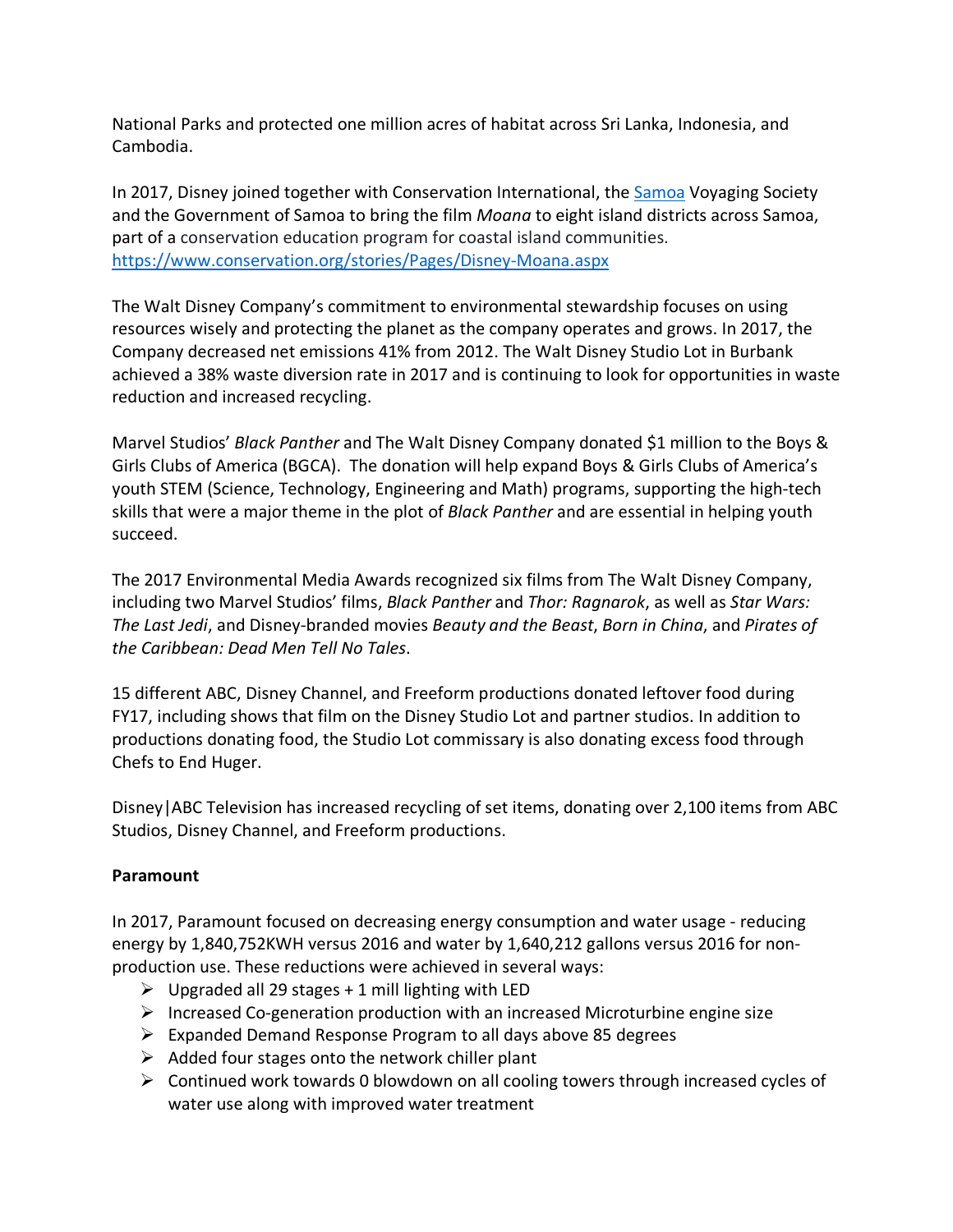The Paramount Green Team hosted a number of Lunch & Learn Series throughout the year including:

- Ø *Fracking—The Good, The Bad and The Monster Trucks It Creates*. Ken Chawkins, Manager of Public Policy at SoCal Gas, was the featured speaker.
- $\triangleright$  Metro Bike Share Overview Lunch & Learn in honor of Car Free Day.
- $\triangleright$  World Vegan Day Lunch & Learn featuring food from The Green Truck and speakers from *Lettuce Grow.*

February: The Paramount Green Team held an on-lot Electric Vehicle Fair. Employees had the option of test driving electric models, including: Tesla Model S, BMW i3 and i8, Nissan LEAF, and the Volvo XC90 T8. Representatives from the Center for Sustainable Energy were also present to share information on available incentives and rebates as a benefit of buying an electric vehicle.

Earth Hour is a worldwide event where households and businesses turn off their non-essential lights for one hour to raise awareness about climate change. On March 25, the Paramount lot goes dark to support this important awareness campaign.

Paramount's company-wide day of service (Viacommunity Day) in April featured several green projects including:

- $\triangleright$  Taking hearing impaired students from Mayall Academy of Arts & Technology on a scavenger hunt through the Ecosystems exhibit of the California Science Center.
- $\triangleright$  Litter removal and overall beautification at the Griffith Park Old Zoo.
- $\triangleright$  Graffiti remediation with the Koreatown Youth & Community Cente.r
- $\triangleright$  Making meals for the homeless with imperfect produce as part of the food recovery efforts of LA Kitchen.

Paramount employees participated in a *Baywatch* themed Heal the Bay Beach Clean-Up and cleaned up 250 pounds of trash. Volunteers were given VIP seating for a special advance screening of *Baywatch* on the Paramount Studio lot.

Paramount Television's current production *Maniac*, starring Jonah Hill and Emma Stone participated in the launch event for NYC Film Green – the first sustainability program for the film and television industry in the United States administered by a government agency. At the event, the *Maniac* production team pledged to support New York City's sustainability goals and has since been awarded the NYC Film Green Letter of Distinction for Sustainable Production. *Maniac* will begin airing this summer on Netflix

*An Inconvenient Sequel: Truth to Power* was awarded the Environmental Media Association's best documentary prize at their awards in the Fall of 2017; while the Paramount Television production of *Shooter* was awarded the Green Seal for Sustainable Production.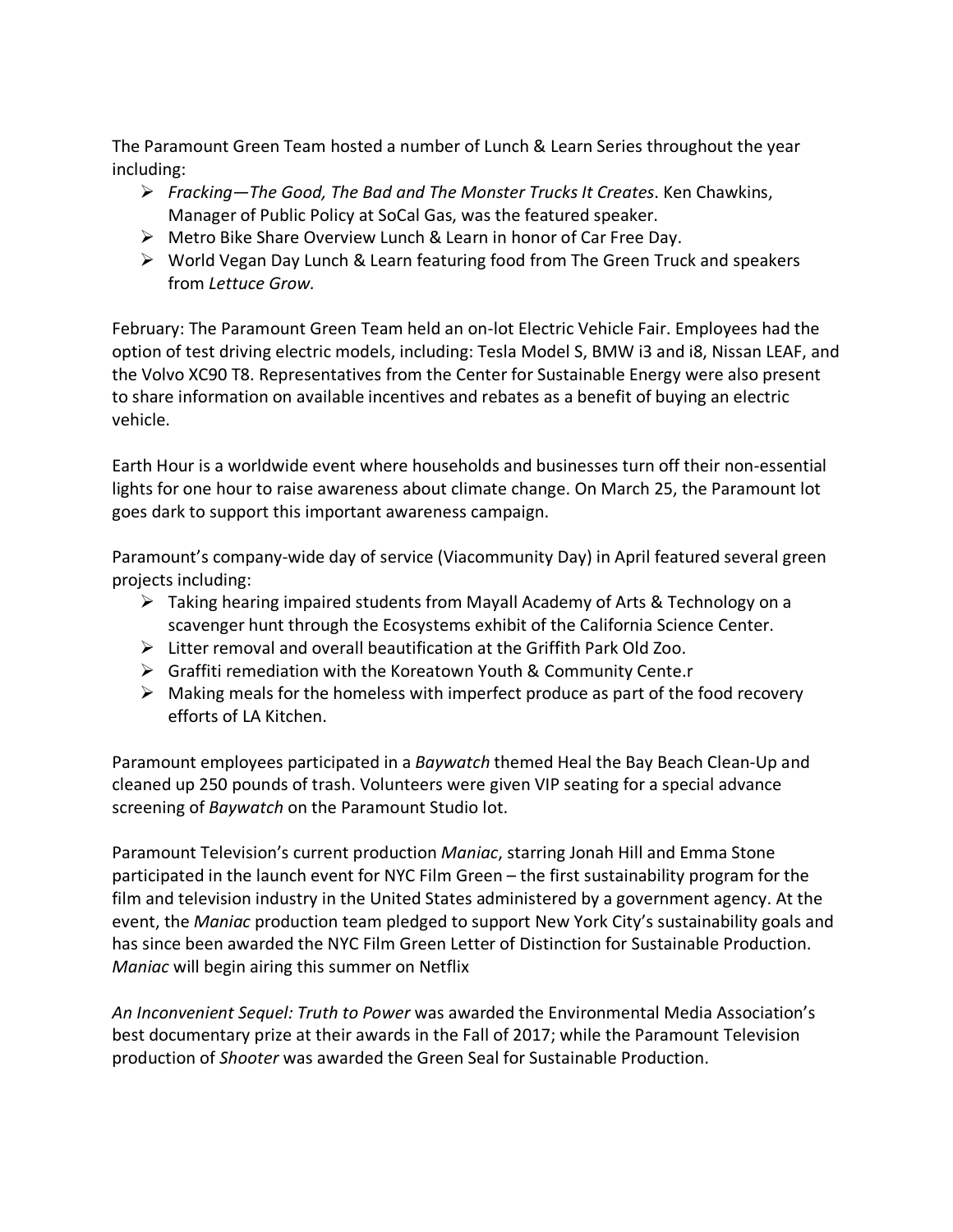*Downsizing* Drive: The Paramount Green Team held a textile collection in partnership with Clothes for The Cause. In the spirit of the release of *Downsizing*, employees and guests attending the screening brought in unwanted textiles to be reused or repurposed depending on their quality. Paramount collected 3060 pounds of material which generated a cash contribution to the Coalition for Clean Air from Clothes for The Cause.

# **Sony Pictures Entertainment**

The Sony Pictures Studio Lot, an ISO 14001 certified site since 2001, is the headquarters for SPE's Global Environmental Management System (GEMS). Through the management system, SPE promotes environmental activities based on Sony's "Road to Zero" environmental plan, which aims for a zero environmental footprint by the year 2050. Centered on science-based targets, progress includes annual energy consumption of products reduced by 37.6%; waste generated at sites down 17%, and site GHG emissions down 14%. In 2017, the Sony Pictures Studio Lot diverted over 90% of the total waste generated from landfill. The studio also continued its energy efficiency fund, and with the operation of its new LEED certified Morita Building and a focus on energy efficiency, reduced 9% of total electricity consumption in 2017.

Production: In 2017, 100% of Sony Pictures-produced films earned Sony's Greener World end credit mark and all shows participated in the industry-standard EMA Green Seal program. Many productions went above and beyond standard requirements.

- $\triangleright$  On the Sony Pictures Motion Picture Group side:
	- o Columbia Pictures' *Spider-Man: Homecoming* trialed Ecoluxe clean energy wardrobe and camera trailers
	- $\circ$  Screen Gems partnered with Emagispace® to use their building block technology to create sets on *Proud Mary*
	- o Columbia Pictures' *Jumanji: Welcome to the Jungle* donated to Conservation International for 59 miles of ocean conservation
- $\triangleright$  Over in Sony Pictures Television (SPT):
	- o Crackle dramas *StartUp* and *The Oath* used 100% tree-free paper made of sugar cane on the set
	- $\circ$  To eliminate usage of plastic wattle bottles on the set of Crackle's original eightepisode series, *Rob Riggle's Ski Master Academy,* cast and crew were instructed to bring refillable bottles to work
	- o *The Blacklist* (NBC) and *Philip K. Dick's Electric Dreams* (Amazon Prime Video) were both nominated for an Environmental Media Award (EMA) this year in the category of Television Episodic Drama and Left Bank Pictures' *The Crown* won the award in this category in 2017. Additionally, SPT's and Lifetime's original film *Flint* received a 2018 EMA Awards nomination in the Feature Film category

Picture This: In January, Sony Pictures Television Networks opened the Picture This Festival for the Planet, a short-film competition for emerging filmmakers, everyday storytellers and changemakers to showcase the positive future they see for our planet. It is Sony Pictures Entertainment's latest project to bring awareness to the Sustainable Development Goals, a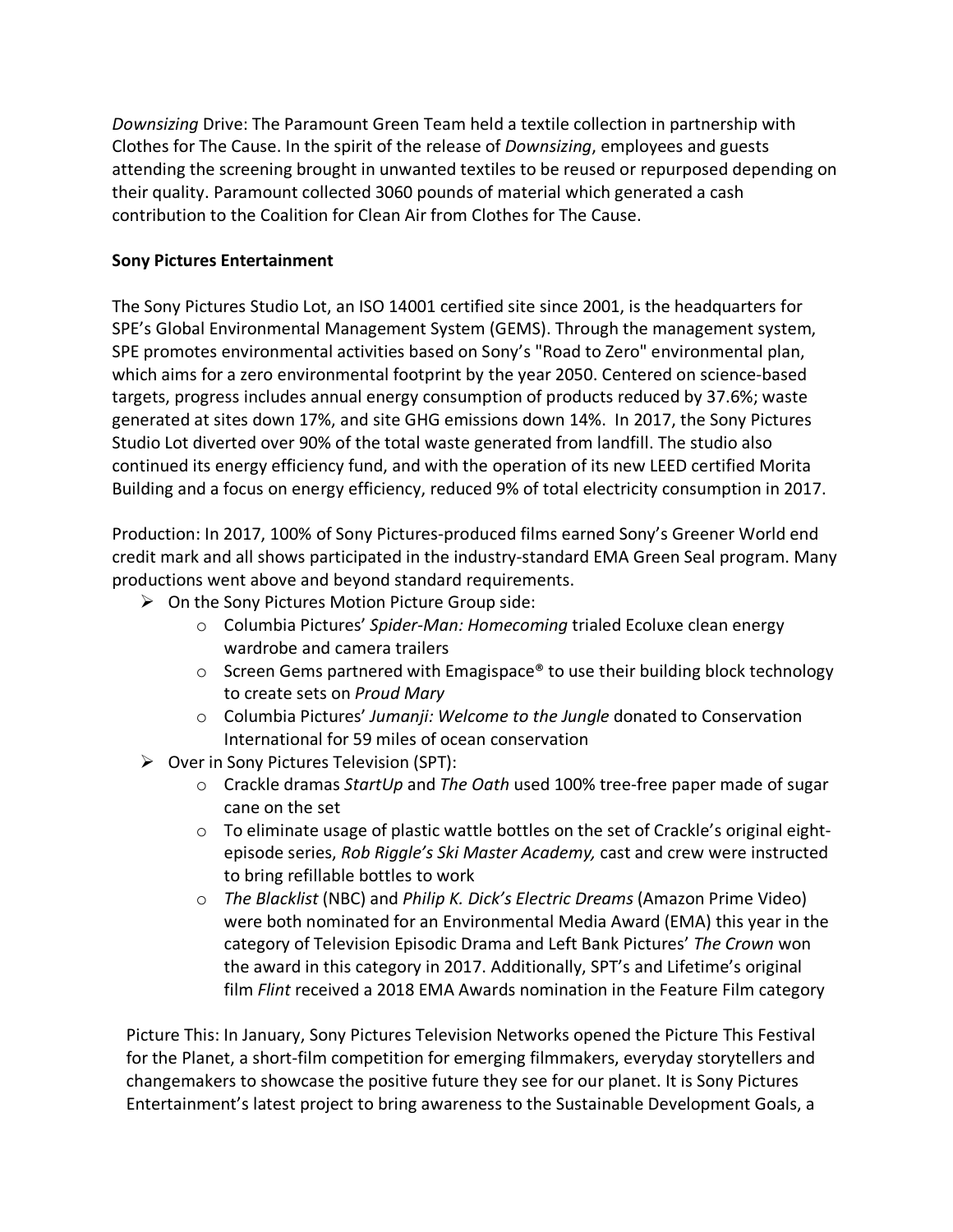set of global goals agreed upon by all 193 member states of the United Nations to end poverty, protect the planet and promote prosperity. Film submissions will close on April 30.

Storytelling Alliance: Sony believes in the power and creativity of storytelling. Since 1995, Conservation International and Sony have collaborated to use Sony's imaging technology to capture pictures and stories that both create awareness about conserving the earth's biodiversity and remind us of our profound interconnection with the natural world. In 2011, the organizations formed the Visual Storytelling Alliance to further extend the partnership to capture stories in 3D and 4k.

## **Twentieth Century Fox**

Fox Studios has been taking advantage of LA's ample sunshine and getting clean power from the sun since 2010. In 2017, three new solar installations were completed, adding over 1 megawatt of clean, renewable energy to the Studio's solar generation. The new systems were designed and installed by PermaCity Solar and feature over 3,000 SunPower solar panels spread over two steel carports and one building rooftop. Together with its existing solar, Fox Studios generates over 1.6 million kWh of power from the sun every year, reducing carbon emissions by 1,504 tons. This is equivalent to eliminating over 2.9 million car miles every year.

After more than a decade of working to make its film productions as environmentally sustainable as possible, 20th Century Fox recently brought its years of green production experience to bear on *The Post*, Steven Spielberg's historical drama about the decision by the leadership at the *Washington Post* to publish the Pentagon Papers in 1971. The movie filmed for 52 days across dozens of individual locations in New York City and Washington, D.C., with the cast and crew searching at each step of the way for new methods to reduce waste, conserve energy, and reduce environmental impacts. Their efforts resulted in an 80% on-set waste diversion rate, 2,600 meals donated to New York food banks, and an overall avoidance of 32.5 metric tons of carbon emissions. The Production Office published a weekly green newsletter containing helpful tips for how crewmembers might reduce waste and save energy. In addition, through the Green Crew Members of the Week program, the production office regularly recognized those who went above and beyond in their environmental stewardship.

In a perfect partnership in honor of *War for the Planet of the Apes*, 20th Century Fox worked with the Jane Goodall Institute to provide care for rescued chimpanzees. The center provides sanctuary for nearly 150 rescued animals on three forested island sites and a mainland sanctuary site. Many are victims of the illegal commercial bushmeat and pet trades and were orphaned as infants. Tchimpounga is their second chance. As a special thanks for this partnership, the Jane Goodall Institute has chosen to name housing on Tchindzoulou island, the largest of the three island sanctuary sites, after the film's hero chimpanzee character, Caesar. The film's Director, Matt Reeves said in a statement, "It is an honor and a privilege to partner with the Jane Goodall Institute in providing needed care for our closest living animal relatives. Over the course of filming Caesar's cinematic journey, it's fascinated me to learn so much about apes and chimpanzees, these amazing, sentient animals who organize, strategize and even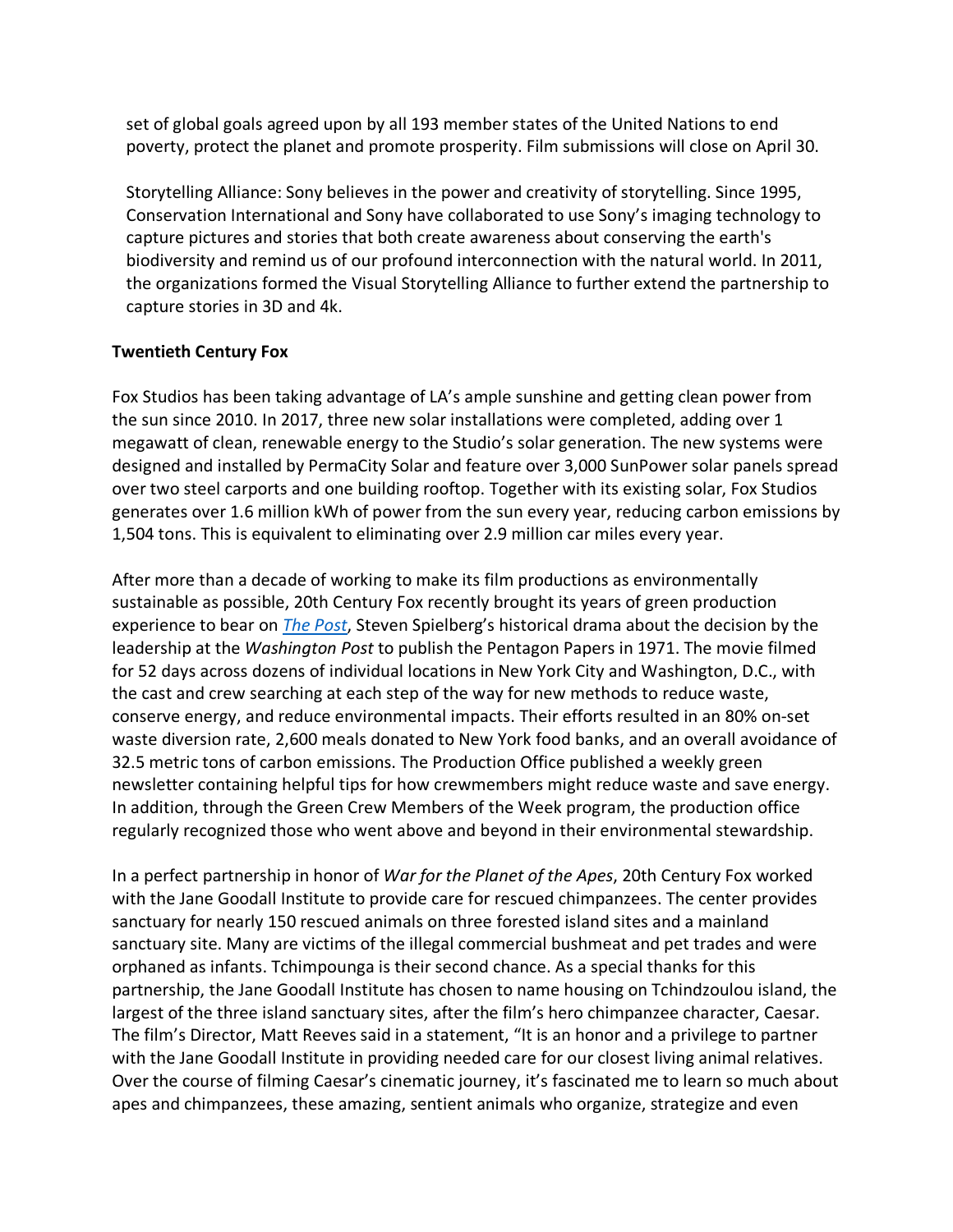socialize in much the same way as humans. Our hope is this reimagined Apes franchise will spark a fresh awareness, compassion and respect for these majestic species for generations to come."

Nearly twenty-five years after *The X-Files* first premiered on FOX in 1993, the show returned for an eleventh season earlier this year, not only reuniting David Duchovny and Gillian Anderson as FBI Agents Fox Mulder and Dana Scully but also building on the series' long history of going green behind the scenes. For Season 11, *The X-Files* diverted 68% of its waste from landfill, avoided 19 metric tons of carbon emissions, and saved nearly \$150,000 in the process. The production also introduced a new food donation program that distributed more than 2,500 meals to those in need in the Vancouver area, and has already encouraged other film and TV projects in the region to adopt similar programs. To learn more about the show's efforts, click here.

Fox 21 Television Studios and the production crew on the horror thriller series *Salem* donated more than \$200,000 worth of set materials to the city of Shreveport, Louisiana, where the series has filmed each of its three seasons. The donation will go toward the city's efforts to repurpose an abandoned community center into The Shreveport Aquarium. The Aquarium is set to become the first in the state's history to achieve LEED Platinum certification and will draw on renewable energy, utilize high-efficiency equipment, and feature a state-of-the-art system to recycle the water used in the exhibits, which will contain more than 3,000 animals representing more than 270 different species. *Salem*'s donation of lumber used to construct the show's sets, as well as individual set pieces such as water wells, foam trees, and foam rocks will be used in the aquarium's exhibits and enhance the aquarium's mission to promote ocean education and conservation.

In a semester long partnership between DePaul University in Chicago and FOX Sports University, DePaul Public Relations students created new public messaging strategies to raise awareness of FOX Sports and MLB's sustainability initiatives throughout the baseball season. The students worked for ten weeks to create the marketing campaigns, drawing on the MLB's nearly decade-long history of environmental sustainability, which includes projects on LED lighting, recycling, water conservation, and more. The students pitched projects and campaigns such as expanded bike sharing opportunities at the All-Star Game and a baseball giveaway with the slogan "Strike Out Your Footprint" stamped on each ball. The teams also created public service announcements about sustainability designed to air during key points in the season, such as the playoffs and the World Series, which is broadcast on FOX Sports. "The sustainability effort is important because [sports] is a platform that reaches so many people," said junior Melissa Bellew. "Almost everyone is interested in at least one professional sport, and if they see the players or their favorite team practicing sustainability, fans will be more likely to [do so, as well]."

Nat Geo WILD presented its eighth annual Big Cat Week with a week-long programming lineup of stunning and touching specials documenting the lives and plights of big cats around the world. Big Cat Week takes place globally in 140 countries and 37 languages and is an extension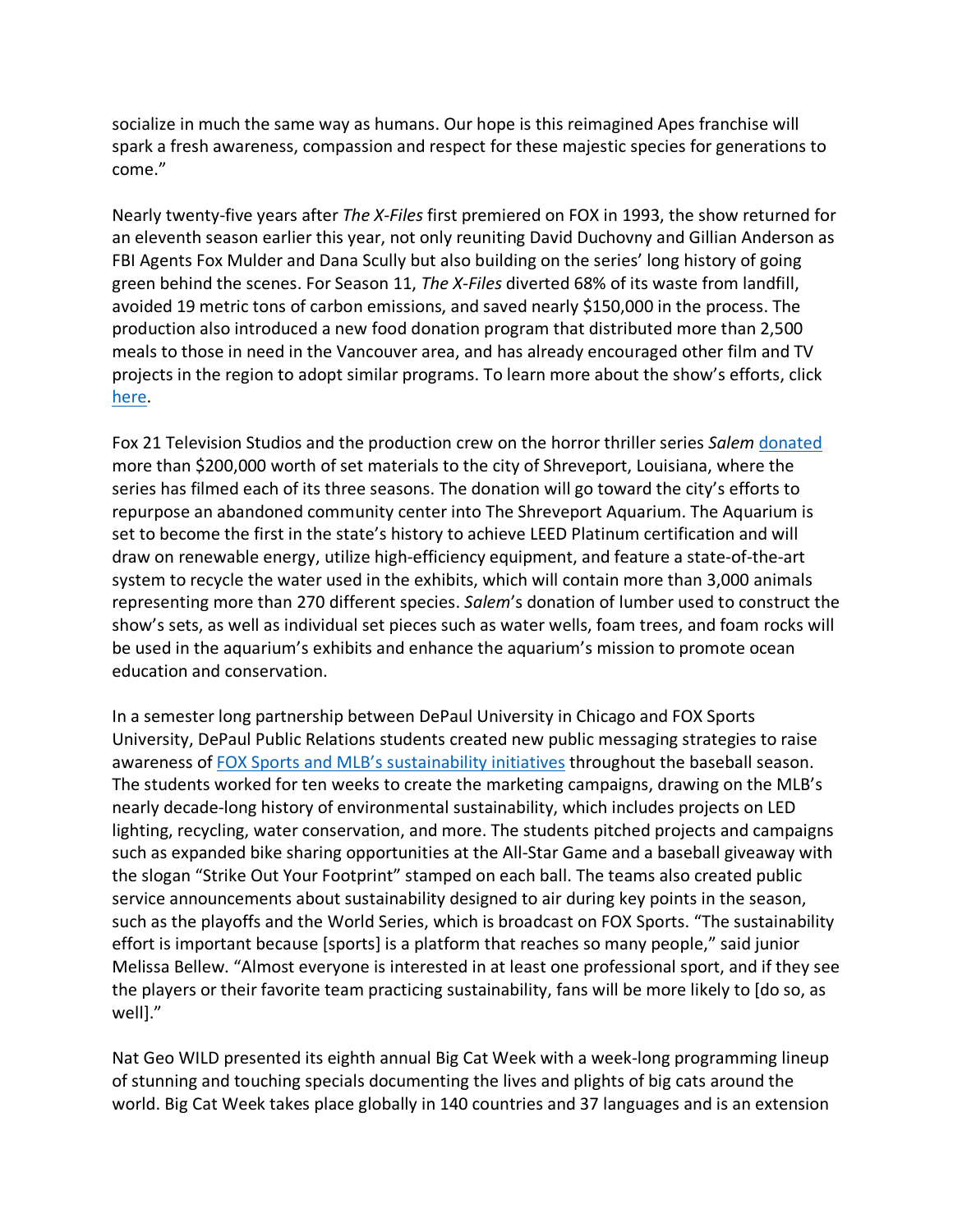of the Big Cats Initiative (BCI), a long-term commitment from National Geographic Society to protect and tell the stories of the planet's fiercest felines – lions, tigers, jaguars, panthers, leopards, and more. To date, the BCI has supported over 100 unique projects to protect seven iconic big cat species across 27 countries. Through special campaigns such as Big Cat Week and conservation in the classroom, National Geographic Society and BCI can continue their protection efforts with regular assessment, on-the-ground safeguarding, community education, and global public-awareness movements.

National Geographic and Jason Michael Paul Entertainment, Inc. have formed a new partnership to present the all-new National Geographic: Symphony for Our World. Combining stunning National Geographic natural history footage with an original symphony and theme, Symphony for Our World is a breathtaking musical journey through some of the world's most incredible wildlife spectacles. This inspiring 90-minute live orchestral performance will be presented in concert venues around the world starting in spring 2018, with groundbreaking imagery and storytelling from 130 years of beloved National Geographic history matched in perfect synchronization with a live orchestra and choir. An inaugural performance will be held in San Francisco at the Louise M. Davies Symphony Hall on Earth Day, April 22, 2018. The tour's first performance is in conjunction with the television broadcast premiere of 'Symphony for Our World', an hour-long special, which airs commercial-free on the same day on Nat Geo WILD. The 'Symphony for Our World' television event will premiere globally in 140 countries.

## **NBCUniversal**

In 2017, more than 70 NBCUniversal film and television productions participated in the NBCUniversal Sustainable Production Program, which provides tools and resources to reduce environmental impact. The studio continued to demonstrate its leadership in sustainable production by receiving 35 EMA Green Seals at the 27th Annual Environmental Media Awards, including 12 Gold Seals, a new higher tier that recognizes the top performing sustainable productions. Recipients included Universal Pictures' *Jurassic World: Fallen Kingdom*, Universal Cable Productions' *Mr. Robot*, and Universal Television's *Brooklyn Nine-Nine.* 

Universal Pictures' titles that filmed in Vancouver, Los Angeles, and Atlanta donated more than 300 tons of set construction materials to be reused in the local communities. Donations included set walls metal, doors, windows, wiring, and flooring. These building materials were given to other local productions, schools, theaters, and non-profit organizations.

In Los Angeles, Universal Television and Universal Cable Productions replaced crew start paper packets with a new digital system. In 2017, 18 series participated, onboarding approximately 10,000 crew, and saving the equivalent of about 60 trees.

NBCUniversal film and television productions have been donating excess food for nearly a decade. In 2017, food donations increased with 48 film and television productions participating in twelve cities across the globe. Additionally, NBCUniversal employee commissaries at 30 Rock (New York City), DreamWorks Animation (Glendale, CA), and the Universal Studios Lot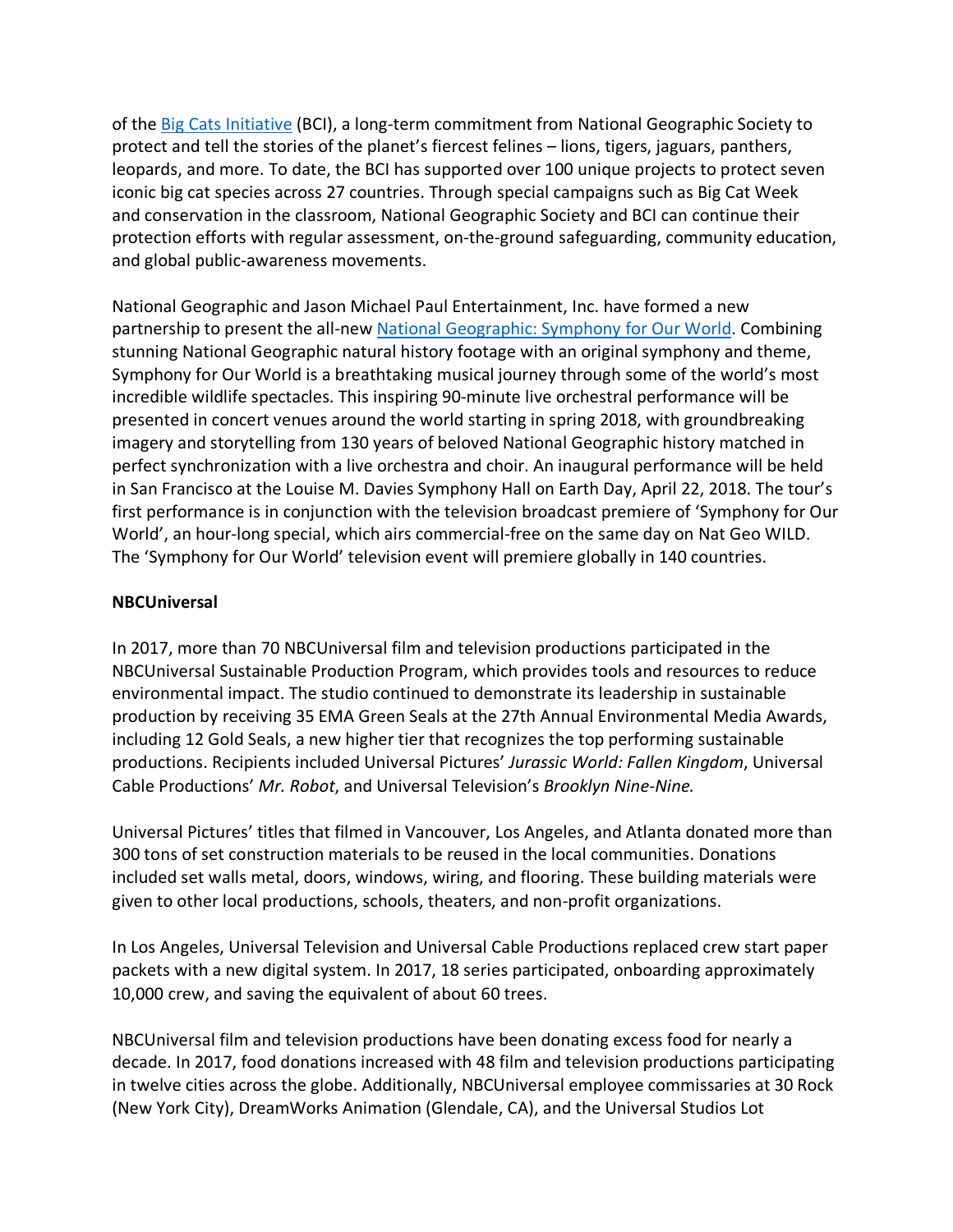(Universal City, CA) donate surplus food to local organizations. In total, the company donated more than 60,000 pounds of food, equating to more than 50,000 meals that fed the hungry.

NBCUniversal continues to increase the adoption of LED set lighting. Over the past four years, its use on NBCUniversal scripted television shows produced on the Universal Studios Lot has quadrupled, with LEDs making up on average 45% of the set lights used for the 2017-18 season. Additionally, NBCUniversal recently released a new line of LED set lights, NBCUniversal LightBlade, which uses up to 70% less power than conventional lighting.

The Universal City property was honored by The Climate Registry and Southern California Edison with a 2017 "Cool Planet Award" for implementing energy efficient projects. Recent sustainable practices the Universal Studios Lot has integrated into its operations include:

- $\triangleright$  Converting over 1 million square feet of the Lot's office space to LED lighting, saving more than 4 million kWh a year.
- $\triangleright$  Expanding EV charging spaces across the studio, offering employees and guests 66 permanent Level 2 charging stations across nine parking locations.
- $\triangleright$  10 Universal City Plaza, an 800,000 square foot high rise office building on the Universal Studios Lot, achieved LEED Gold, an improvement from the building's previous LEED Silver certification.

In collaboration with FoLAR (Friends of the LA River), more than 250 NBCUniversal employees, family and friends celebrated Earth Day by cleaning up the Los Angeles River during Comcast Cares Day. In total, NBCUniversal volunteers removed more than 19,500 pounds of trash.

For the ninth year, NBCUniversal supported Arbor Day Foundation's tree-planting efforts, this past year focusing on promoting recovery in disaster-stricken areas brought on by the 2017 hurricanes Harvey, Irma and Maria. In conjunction with NBCUniversal's "Green Is Universal" holiday campaign, NBCUniversal committed to place 25,000 trees in the hands of homeowners in the affected areas.

## **Warner Bros. Entertainment**

In September of 2017, Warner Bros. broke ground on a new soundstage on its main lot, which will become the new Stage 29 and the studio's 36<sup>th</sup> overall soundstage across its two Burbank facilities. Stage 29 marks the third time over the past three decades that Warner Bros. has been able to build a new soundstage, in each case by repurposing valuable blocks of land by moving storage facilities to less critical real estate on the studio lot. In this instance, more than 740 tons of concrete and steel were cleared from the site, with 10 tons of steel reused for the relocation of a grip storage building on the lot. Construction on the 18,040-square-foot facility, scheduled to begin operating in mid-May 2018, features a significant number of sustainable building measures, including the use of FSC lumber, recycled and low-emitting materials; implementing an extensive underground tank system to allow for storm water filtration; and installing silent